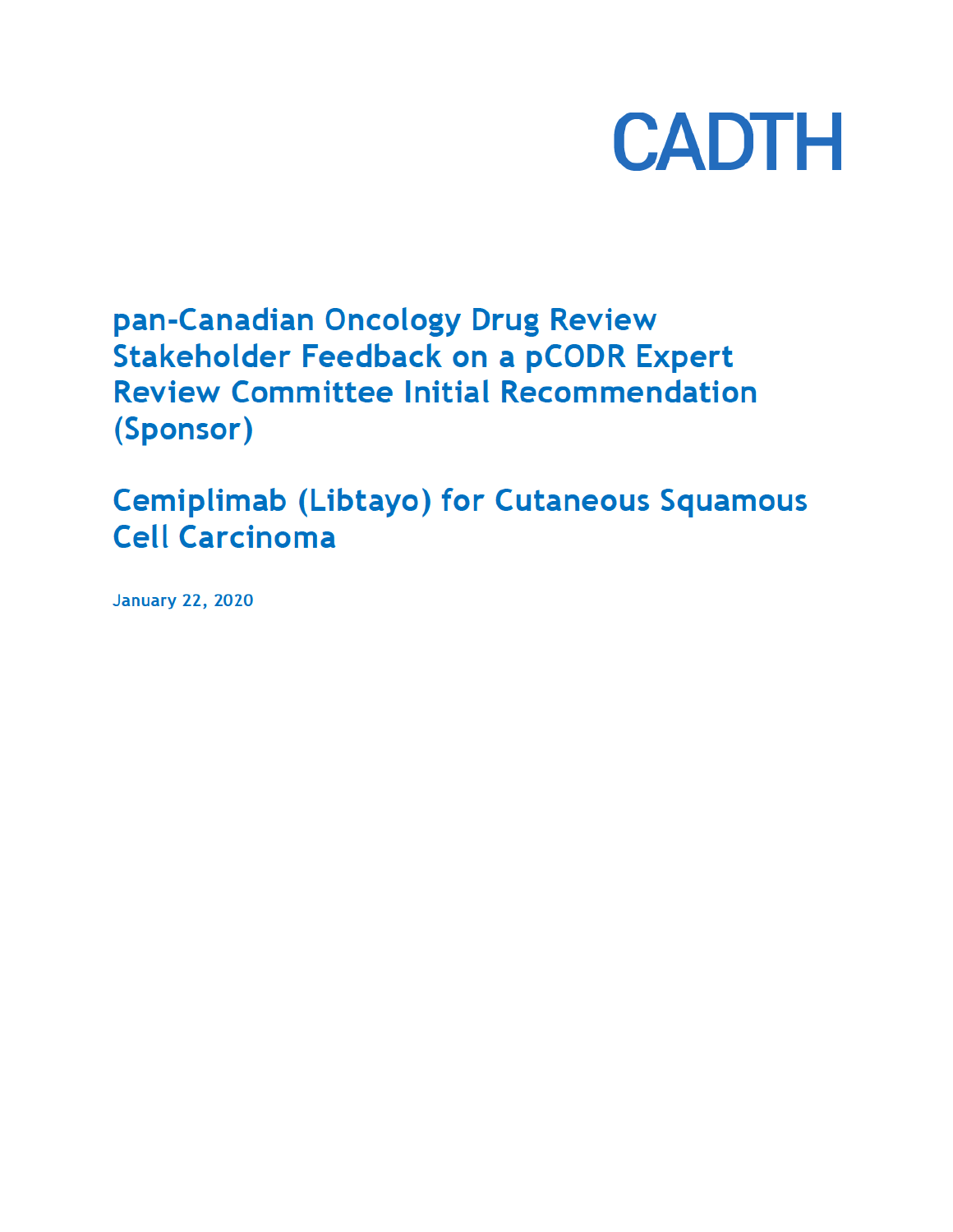# 3 Feedback on pERC Initial Recommendation

| Name of the Drug and Indication(s):    | $LIBTAYO^{1m}$ (cemiplimab) for the treatment of<br>adult patients with metastatic or locally<br>advanced cutaneous squamous cell carcinoma<br>who are not candidates for curative surgery or<br>curative radiation |
|----------------------------------------|---------------------------------------------------------------------------------------------------------------------------------------------------------------------------------------------------------------------|
| Eligible Stakeholder Role in Review:   | Submitter and Manufacturer                                                                                                                                                                                          |
| <b>Organization Providing Feedback</b> | Sanofi Genzyme                                                                                                                                                                                                      |

\*The pCODR program may contact this person if comments require clarification. Contact information will not be included in any public posting of this document by the pCODR program.

# 3.1 Comments on the Initial Recommendation

a) Please indicate if the eligible stakeholder agrees, agrees in part, or disagrees with the **Initial Recommendation:** 

| ⊠ | agrees |  | agrees in part |  | disagree |
|---|--------|--|----------------|--|----------|
|---|--------|--|----------------|--|----------|

#### **Overall Clinical Benefit**

Sanofi Genzyme agrees with pERC's initial funding recommendation for cemiplimab for the treatment of adult patients with metastatic or locally advanced cutaneous squamous cell carcinoma who are not candidates for curative surgery or curative radiation.

### **Patient-Based Values**

Sanofi Genzyme agrees with pERC's assessment that cemiplimab aligns with patient values. There is a "significant unmet need for an approved treatment option in this small patient population" (page 1, pCODR Initial Recommendation). Many of these patients are not suitable candidates for chemotherapy due to their advanced age and comorbidities or immunosuppression. (page 9, initial recommendation).

#### **Economic Evaluation**

Within the pCODR re-analysis, the pCODR EGP made, among others, several changes to the base-case model. Sanofi Genzyme has provided its comments to the re-analysis here:

| <b>Re-analysis Assumption</b>              | <b>Sanofi Genzyme Feedback</b>                |
|--------------------------------------------|-----------------------------------------------|
| Reduced the treatment effect of cemiplimab | This assumes that the treatment no longer has |
| to only 18 months (despite a treatment     | an effect after 18 months, although its costs |
| duration of 24 months)                     | are still being applied. Sanofi Genzyme felt  |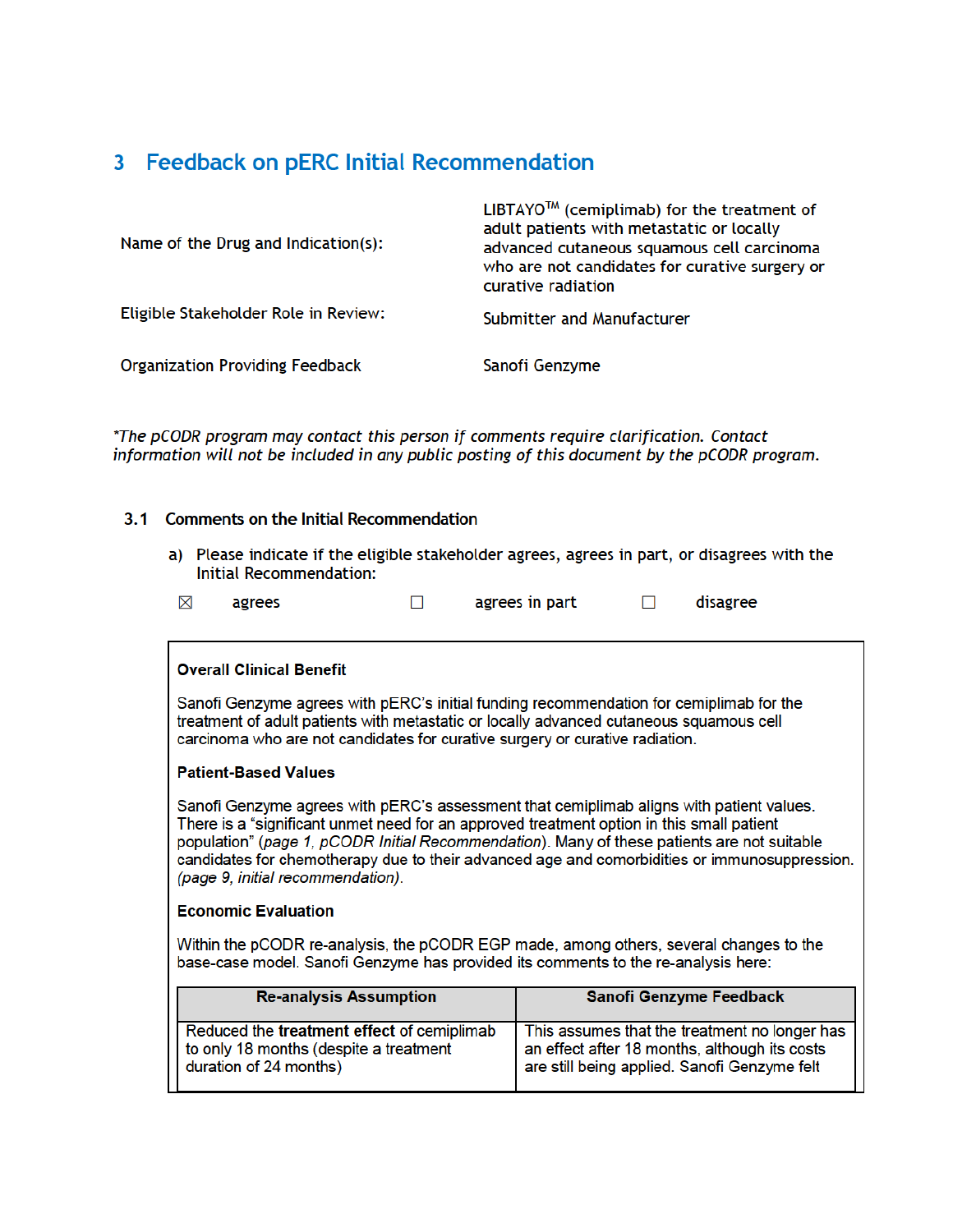|                                                                                                                                                   | that the treatment effect should be at least<br>equal to the duration of treatment.                                                                                                                                                                                                                                                                                                                                                                                                            |
|---------------------------------------------------------------------------------------------------------------------------------------------------|------------------------------------------------------------------------------------------------------------------------------------------------------------------------------------------------------------------------------------------------------------------------------------------------------------------------------------------------------------------------------------------------------------------------------------------------------------------------------------------------|
| Changed the type of indirect treatment<br>comparison from a simulated treatment<br>comparison (STC) to an unadjusted naïve<br>indirect comparison | In the absence of an indirect comparison, the<br>best practice conventionally is to conduct an<br>adjusted indirect comparison, which was<br>done using an STC, which resulted in a higher<br>QALY gain (since the patients in Study 1540<br>were more heavily pre-treated than the<br>patients in the comparator trials (e.g.<br>Jarkowski et al.). Sanofi Genzyme believes<br>the STC provides a more robust and fair<br>comparison against the comparator than an<br>unadjusted comparison. |
| Changed the distribution of the OS curve                                                                                                          | The manufacturer choice of using a given<br>parametric distribution to select the best fitting<br>curve was based on statistical criteria, visual<br>inspection, and clinical plausibility. The curves<br>were validated using KOL input. The re-<br>analysis changed the type of parametric<br>distribution to a shape that did not represent<br>the best statistical fit.                                                                                                                    |
| Increased treatment duration from 22 to 24<br>months                                                                                              | Sanofi Genzyme believes that if the treatment<br>duration is increased, the treatment effect<br>should also be increased to 24 months (and<br>not kept at 18 months)                                                                                                                                                                                                                                                                                                                           |

# **Adoption Feasibility**

Within the budget impact scenario re-analysis, the treatment duration was increased from 13.5 months (which was the average treatment duration within the PE model) to 22.9 months (which exceeded the maximum duration of treatment from Study 1540 for all three groups). Sanofi Genzyme believes that the use of 22.9 months as the average treatment duration within the BIA model may represent an over-estimation, since it assumes that all patients who began treatment would remain on alive and progression-free for the duration of their course of treatment, which is an optimistic assumption.

b) Please indicate if the eligible stakeholder agrees, agrees in part, or disagrees with the provisional algorithm:

| $\boxtimes$ | agrees | agrees in part | disagree |
|-------------|--------|----------------|----------|
|             |        |                |          |

Sanofi Genzyme agrees with pERC that the treatment should be used in the first line setting for previously treated or treatment naïve patients who are not amenable for curative surgery or curative radiation using the fixed dose regimen, which "offers an advantage due to its less frequent schedule, which is an important consideration in an elderly patient population" *(page 5, initial recommendation)*.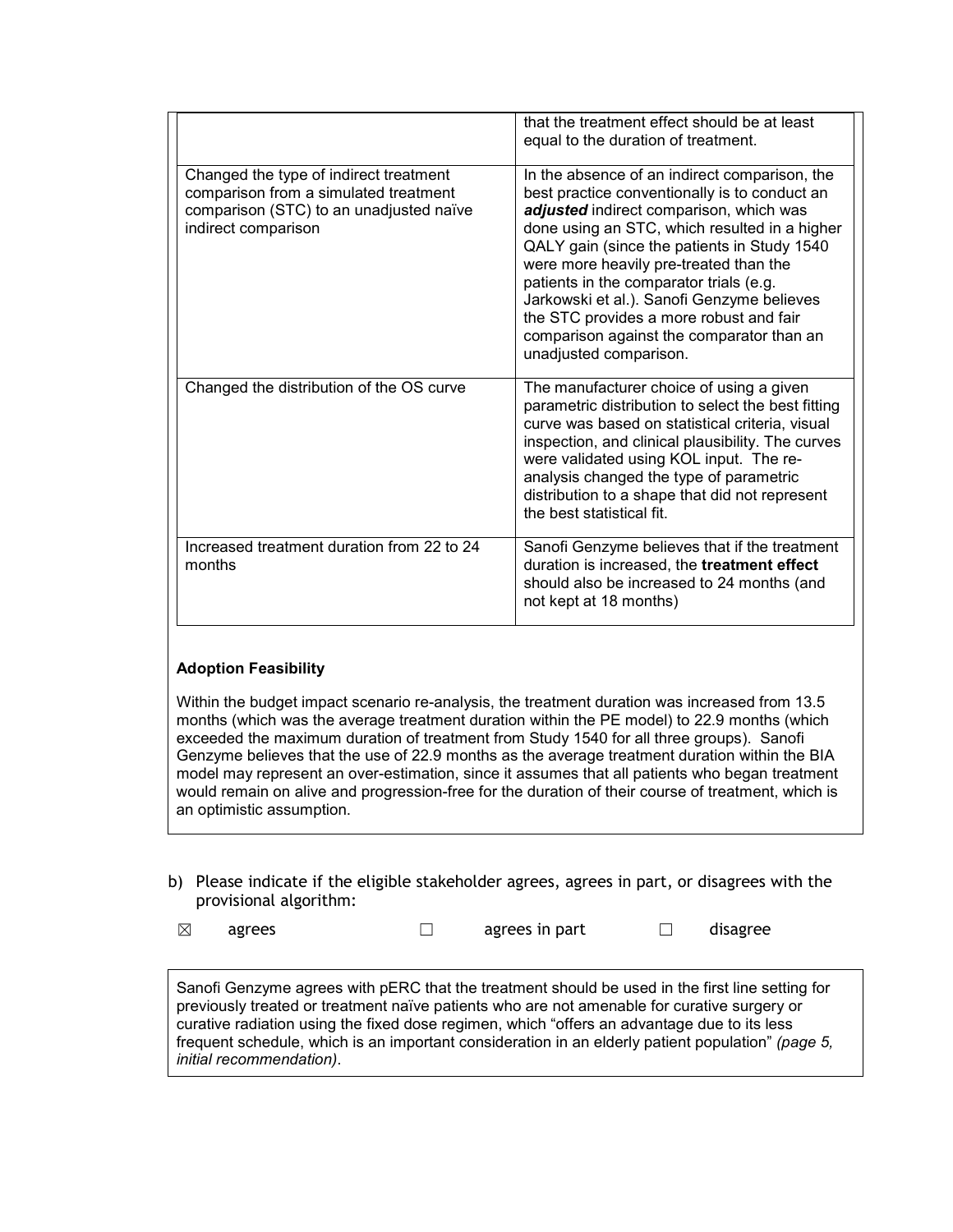c) Please provide editorial feedback on the Initial Recommendation to aid in clarity. Is the Initial Recommendation or are the components of the recommendation (e.g., clinical and economic evidence or provisional algorithm) clearly worded? Is the intent clear? Are the reasons clear?

| Page<br><b>Number</b> | <b>Section</b><br><b>Title</b>                      | Paragraph,<br><b>Line Number</b>                                                                                                                                                                                               | <b>Comments and Suggested Changes to</b><br><b>Improve Clarity</b>                                                                                                                                                                                                           |
|-----------------------|-----------------------------------------------------|--------------------------------------------------------------------------------------------------------------------------------------------------------------------------------------------------------------------------------|------------------------------------------------------------------------------------------------------------------------------------------------------------------------------------------------------------------------------------------------------------------------------|
| 4                     | Summary of<br>pERC<br>deliberation                  | Paragraph 6,<br>Line 4                                                                                                                                                                                                         | The document is occasionally missing the term<br>'curative' in front of 'radiation' when defining the<br>indicated population. It is important to ensure the<br>population being defined consistently includes<br>the term 'curative radiation' (and not just<br>radiation). |
| 6                     | <b>OVERALL</b><br><b>CLINICAL</b><br><b>BENEFIT</b> | Paragraph 4,<br>Line $5$ :                                                                                                                                                                                                     | The document is occasionally missing the term<br>'curative' in front of 'radiation' when defining the<br>indicated population. It is important to ensure the<br>population being defined consistently includes<br>the term 'curative radiation' (and not just<br>radiation). |
| 6                     | <b>OVERALL</b><br><b>CLINICAL</b><br><b>BENEFIT</b> | <b>Section Header</b><br><b>[Patient</b><br>populations:<br>Previously<br>treated and<br>treatment naive<br>patients with<br>metastatic or<br>locally advanced<br>CSCC who are<br>not candidates<br>for curative<br>treatment] | The title should say 'curative surgery or<br>curative radiation'                                                                                                                                                                                                             |
| 1                     | Approximate<br>per Patient<br>Drug Cost             | Paragraph 1,<br>Line 1                                                                                                                                                                                                         | The price for the 250mg vial size is incorrect<br>(\$5,587.14). It should state \$5,857.14.                                                                                                                                                                                  |
| 10                    | Drug costs:<br>High drug<br>cost                    | Paragraph 1,<br>Line 1                                                                                                                                                                                                         | The price for the 250mg vial size is incorrect<br>(\$5,587.14). It should state \$5,857.14.                                                                                                                                                                                  |

# **3.2 Comments Related to Eligible Stakeholder Provided Information**

Notwithstanding the feedback provided in part a) above, please indicate if the Stakeholder would support this Initial Recommendation proceeding to Final pERC Recommendation ("early conversion"), which would occur two (2) Business Days after the end of the feedback deadline date.

 $\boxtimes$  Support conversion to Final Recommendation. Recommendation does not require reconsideration by pERC. ☐ Do not support conversion to Final Recommendation. Recommendation should be reconsidered by pERC.

If the eligible stakeholder does not support conversion to a Final Recommendation, please provide feedback on any issues not adequately addressed in the Initial Recommendation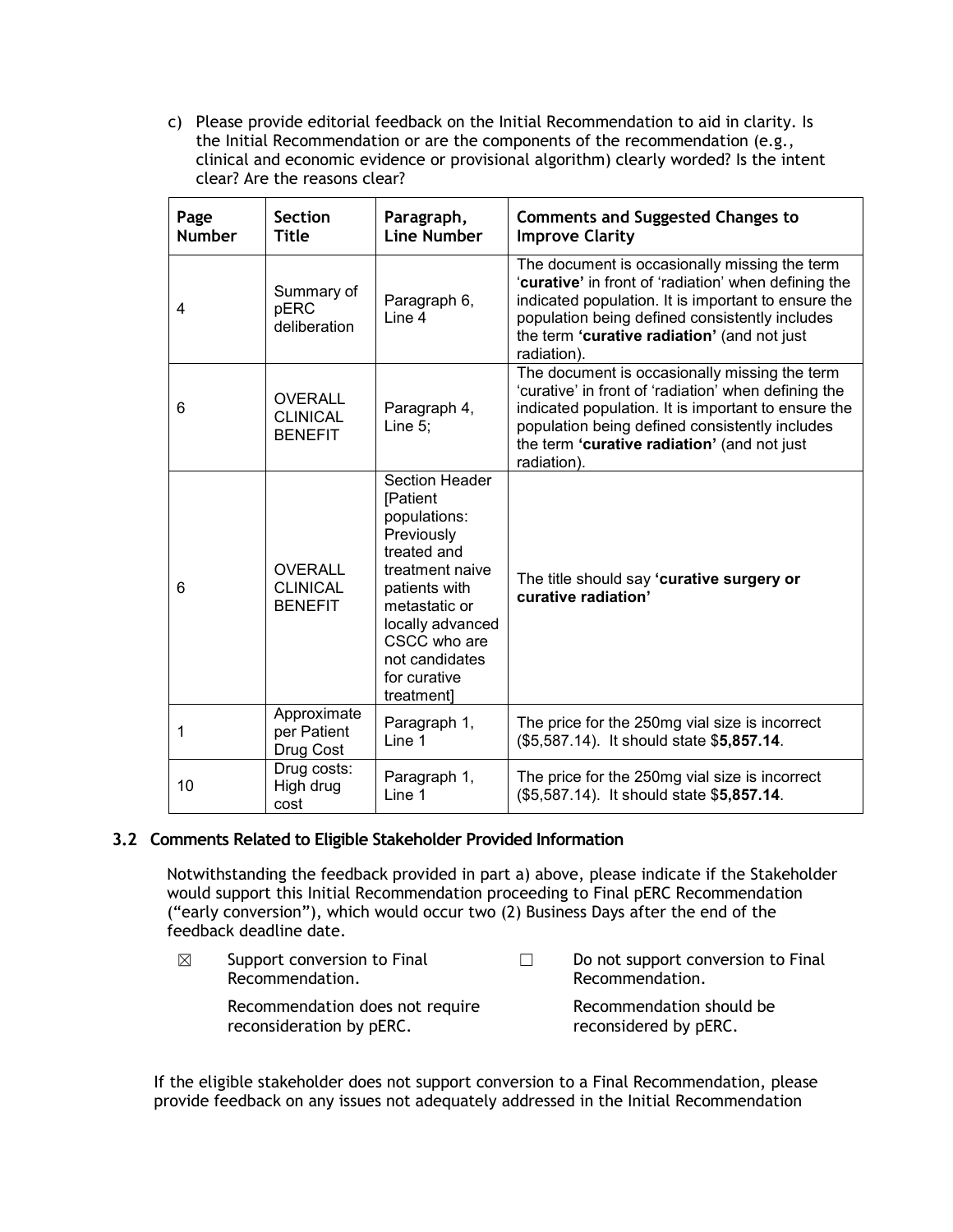based on any information provided by the Stakeholder in the submission or as additional information during the review.

Please note that new evidence will be not considered at this part of the review process, however, it may be eligible for a Resubmission. If you are unclear as to whether the information you are providing is eligible for a Resubmission, please contact the pCODR program.

Additionally, if the eligible stakeholder supports early conversion to a Final Recommendation; however, the stakeholder has included substantive comments that requires further interpretation of the evidence, including the provisional algorithm, the criteria for early conversion will be deemed to have not been met and the Initial Recommendation will be returned to pERC for further deliberation and reconsideration at the next possible pERC meeting.

| Page   Section<br>  Number   Title | Section | Paragraph,<br>Line Number | <b>Comments related to Stakeholder Information</b> |
|------------------------------------|---------|---------------------------|----------------------------------------------------|
|                                    |         |                           |                                                    |
|                                    |         |                           |                                                    |
|                                    |         |                           |                                                    |
|                                    |         |                           |                                                    |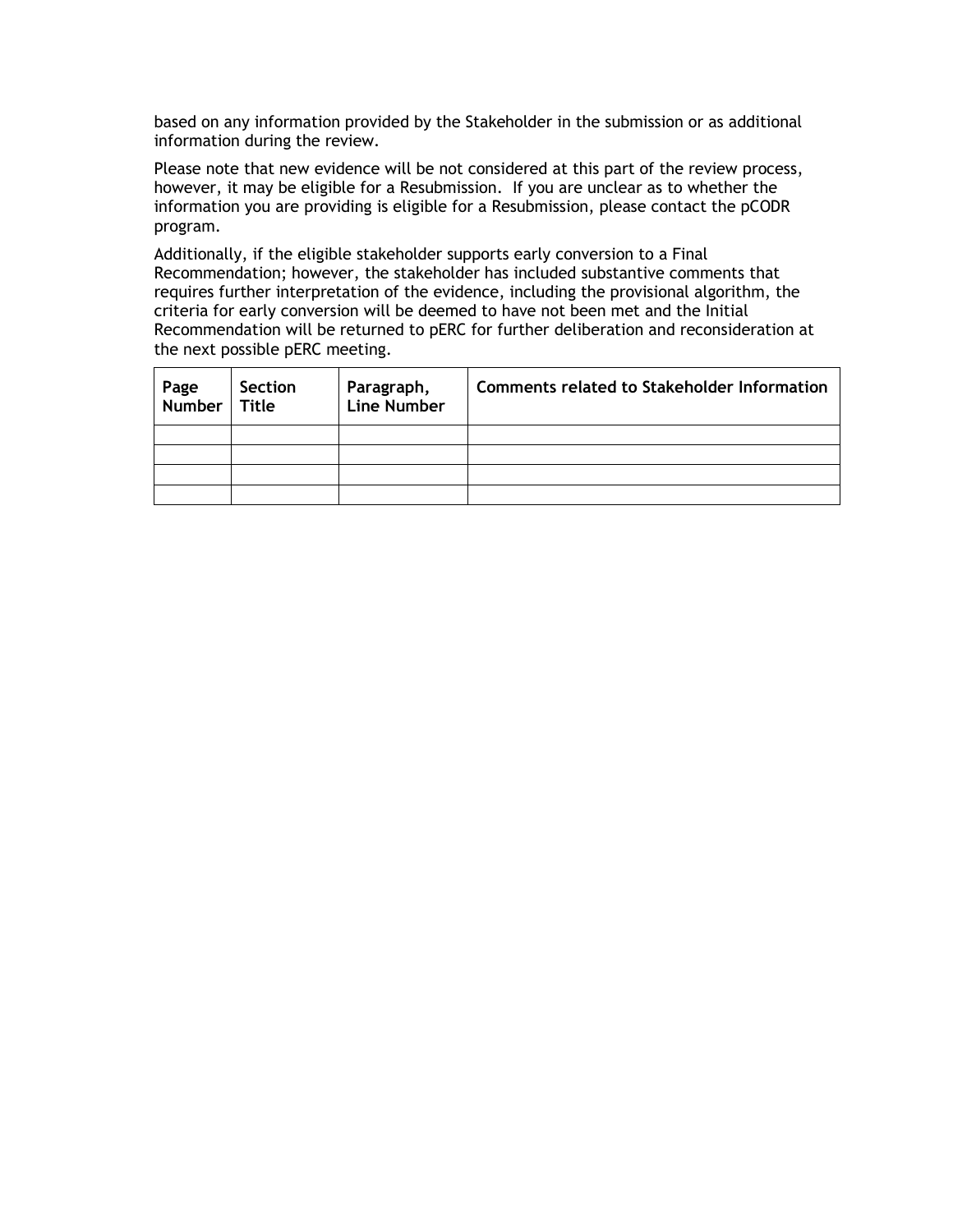# **1 About Stakeholder Feedback**

pCODR invites eligible stakeholders to provide feedback and comments on the Initial Recommendation made by the pCODR Expert Review Committee (pERC), including the provisional algorithm. (See www.cadth.ca/pcodr for information regarding review status and feedback deadlines.)

As part of the pCODR review process, pERC makes an Initial Recommendation based on its review of the clinical benefit, patient values, economic evaluation and adoption feasibility for a drug. (See www.cadth.ca/pcodr for a description of the pCODR process.) The Initial Recommendation is then posted for feedback from eligible stakeholders. All eligible stakeholders have 10 (ten) business days within which to provide their feedback on the initial recommendation. It should be noted that the Initial Recommendation, including the provisional algorithm may or may not change following a review of the feedback from stakeholders.

pERC welcomes comments and feedback from all eligible stakeholders with the expectation that even the most critical feedback be delivered respectfully and with civility.

## **A. Application of Early Conversion**

The Stakeholder Feedback document poses two key questions:

**1. Does the stakeholder agree, agree in part, or disagree with the Initial Recommendation?**

> All eligible stakeholders are requested to indicate whether they agree, agree in part or disagrees with the Initial Recommendation, and to provide a rational for their response.

Please note that if a stakeholder agrees, agrees in part or disagrees with the Initial Recommendation, the stakeholder can still support the recommendation proceeding to a Final Recommendation (i.e. early conversion).

## **2. Does the stakeholder support the recommendation proceeding to a Final Recommendation ("early conversion")?**

An efficient review process is one of pCODR's key guiding principles. If all eligible stakeholders support the Initial Recommendation proceeding to a Final Recommendation and that the criteria for early conversion as set out in the *pCODR Procedures* are met, the Final Recommendation will be posted on the CADTH website two (2) Business Days after the end of the feedback deadline date. This is called an "early conversion" of an Initial Recommendation to a Final Recommendation.

For stakeholders who support early conversion, please note that if there are substantive comments on any of the key quadrants of the deliberative framework (e.g., differences in the interpretation of the evidence), including the provisional algorithm as part of the feasibility of adoption into the health system, the criteria for early conversion will be deemed to have **not** been met and the Initial Recommendation will be returned to pERC for further deliberation and reconsideration at the next possible pERC meeting. If the substantive comments relate specifically to the provisional algorithm, it will be shared with PAG for a reconsideration. Please note that if any one of the eligible stakeholders does not support the Initial Recommendation proceeding to a Final pERC Recommendation, pERC will review all feedback and comments received at a subsequent pERC meeting and reconsider the Initial Recommendation. Please also note that substantive comments on the provisional algorithm will preclude early conversion of the initial recommendation to a final recommendation.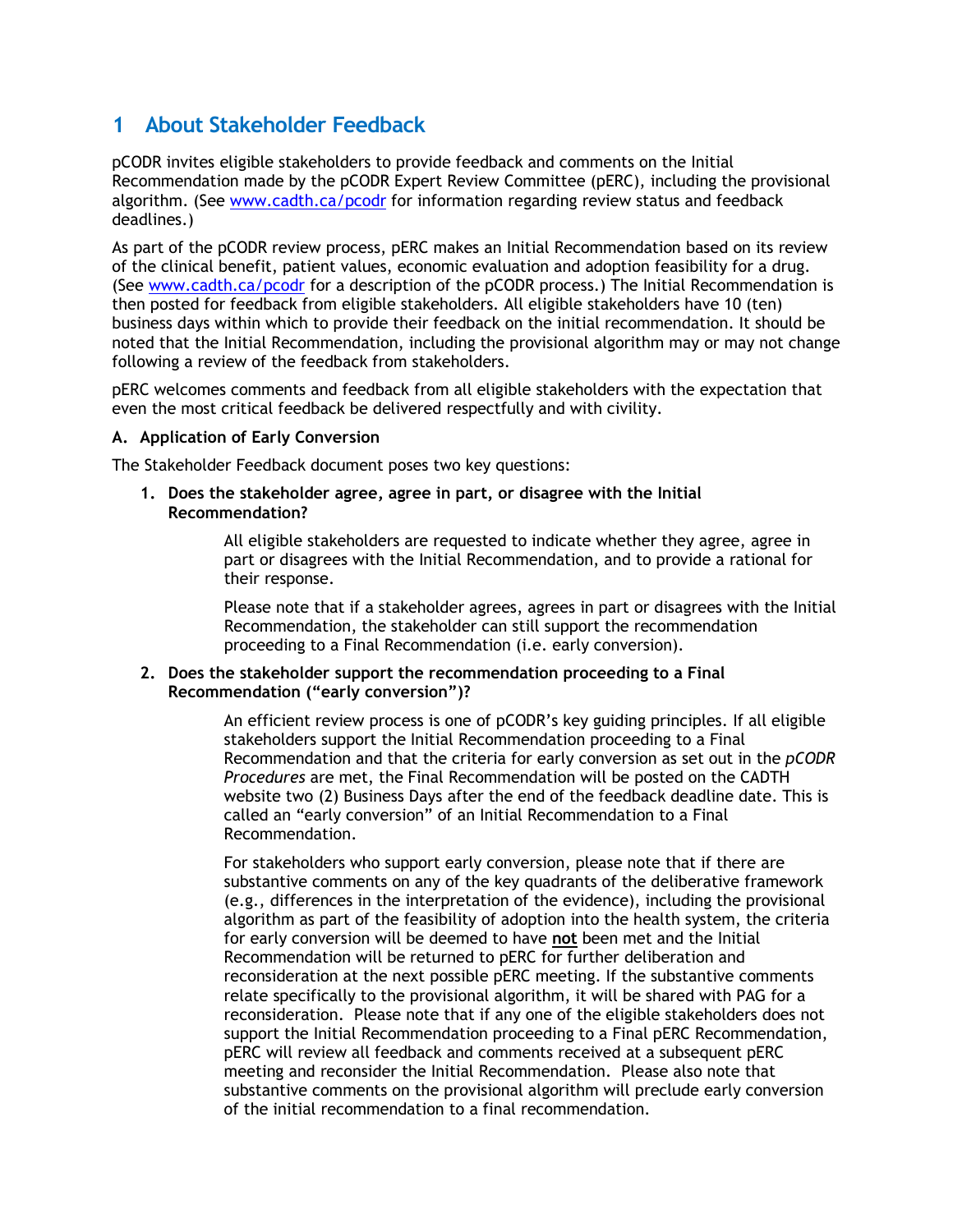# **B. Guidance on Scope of Feedback for Early Conversion**

Information that is within scope of feedback for early conversion includes the identification of errors in the reporting or a lack of clarity in the information provided in the review documents. Based on the feedback received, pERC will consider revising the recommendation document, as appropriate and to provide clarity.

If a lack of clarity is noted, please provide suggestions to improve the clarity of the information in the Initial Recommendation. If the feedback can be addressed editorially this will done by the CADTH staff, in consultation with the pERC chair and pERC members, and may not require reconsideration at a subsequent pERC meeting. Similarly if the feedback relates specifically to the provisional algorithm and can be addressed editorially, CADTH staff will consult with the PAG chair and PAG members.

The Final pERC Recommendation will be made available to the participating federal, provincial and territorial ministries of health and provincial cancer agencies for their use in guiding their funding decisions and will also be made publicly available once it has been finalized.

# **2 Instructions for Providing Feedback**

- a) The following stakeholders are eligible to submit Feedback on the Initial Recommendation:
	- The Sponsor making the pCODR Submission, or the Manufacturer of the drug under review;
	- Patient groups who have provided input on the drug submission;
	- Registered clinician(s) who have provided input on the drug submission; and
	- The Provincial Advisory Group (PAG)
- b) The following stakeholders are eligible to submit Feedback on the provisional algorithm:
	- The Sponsor making the pCODR Submission, or the Manufacturer of the drug under review;
	- Patient groups who have provided input on the drug submission;
	- Registered clinician(s) who have provided input on the drug submission; and
	- The Board of Directors of the Canadian Provincial Cancer Agencies
- c) Feedback or comments must be based on the evidence that was considered by pERC in making the Initial Recommendation. No new evidence will be considered at this part of the review process, however, it may be eligible for a Resubmission.
- d) The template for providing *Stakeholder Feedback on pERC Initial Recommendation* can be downloaded from the pCODR section of the CADTH website. (See www.cadth.ca/pcodr for a description of the pCODR process and supporting materials and templates.)
- e) At this time, the template must be completed in English. The Stakeholder should complete those sections of the template where they have substantive comments and should not feel obligated to complete every section, if that section does not apply.
- f) Feedback on the pERC Initial Recommendation should not exceed three (3) pages in length, using a minimum 11 point font on 8  $\frac{1}{2}$ " by 11" paper. If comments submitted exceed three pages, only the first three pages of feedback will be provided to the pERC for their consideration.
- g) Feedback should be presented clearly and succinctly in point form, whenever possible. The issue(s) should be clearly stated and specific reference must be made to the section of the